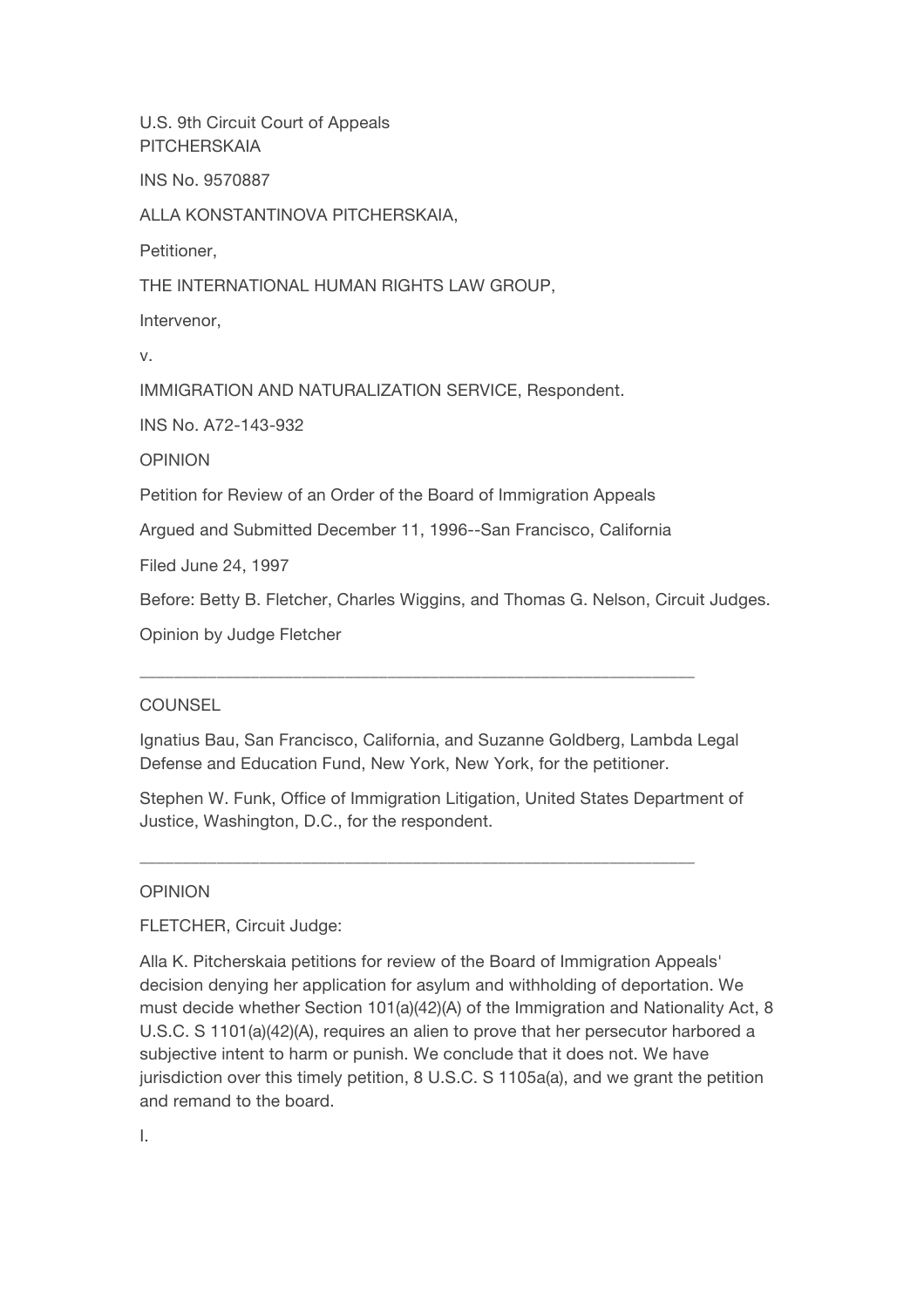Alla Pitcherskaia is a 35 year old native and citizen of Russia. She entered the United States as a visitor for pleasure on March 22, 1992, with authorization to remain for six months. On June 2, 1992, she applied for asylum on the basis that she feared persecution on account of her own and her father's anti-Communist political opinions. After a complete interview, the Immigration and Naturalization Service Asylum Office found that she was credible and that she had suffered past persecution. However, it found that she failed to establish a well-founded fear of future persecution and denied her application. She was placed in deportation proceedings for overstaying her visa.

Pitcherskaia renewed her request for asylum and withholding of deportation, under sections 208(a) and 243(h) of the Immigration and Nationality Act ("INA" or "Act"), 8 U.S.C.

SS 1158(a) and 1243(h). In this application, she claimed an additional basis for granting her petition--that she was persecuted and feared future persecution on account of her political opinions in support of lesbian and gay civil rights in Russia, and on account of her membership in a particular social group: Russian lesbians.1 She also requested voluntary departure.

The Immigration Judge ("IJ") conducted a full hearing at which Pitcherskaia and one other witness testified. The following is a summary of the relevant testimony presented at that hearing.

Pitcherskaia's father was an artist and political dissident. As a result of his antigovernment activities, he was arrested and imprisoned numerous times during Pitcherskaia's childhood until 1972 when he died in prison. Pitcherskaia testified that, because of her father's anticommunist activities, she has been under the control and surveillance of the police for her entire life.

Pitcherskaia was first arrested by the militia in 1980, when she was eighteen years old. She was charged with the crime of "hooliganism"2 and detained for fifteen days because she protested her former school director's beating of a gay friend. At the time of this arrest, the director was unaware Pitcherskaia was herself a lesbian.

In 1981, Pitcherskaia was arrested again, imprisoned for fifteen days, and beaten for participating in an illegal demonstration demanding the release of the leader of a lesbian youth organization which she belonged to.3 Pitcherskaia claims that, at the time of this arrest, the Russian militia warned her not to continue to associate with other women in the organization and threatened her with involuntary psychiatric confinement if she continued "to see women."4

Over the next two years Pitcherskaia claims that she was detained by the militia for short periods, interrogated, and on occasion beaten. On several occasions she was pressed to identify gay and lesbian friends. In May 1983, she was again arrested, charged with "hooliganism," and detained for ten days. Pitcherskaia maintains that the sole reason for her arrest was the arresting officer's knowledge of her sexual identity and political opinions.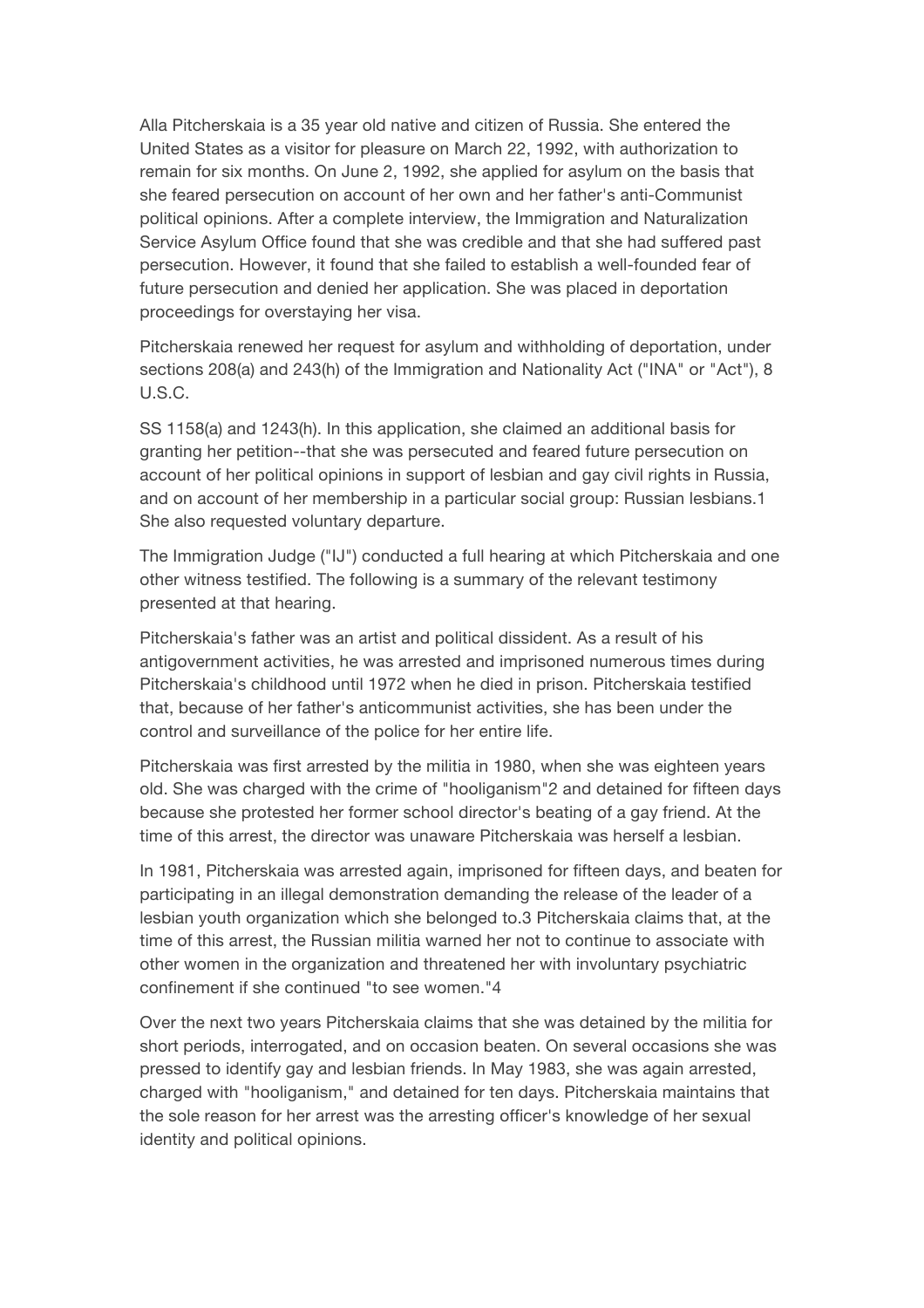In 1985 or 1986, Pitcherskaia's ex-girlfriend was forcibly sent to a psychiatric institution for over four months, during which time she was subjected to electric shock treatment and other so-called "therapies" in an effort to change her sexual orientation. Pitcherskaia testified that while she was visiting this woman at the psychiatric institution, she was grabbed by the militia, forcibly taken to a doctor's office and questioned about her sexual orientation. She was permitted to leave only after she provided a false address outside the jurisdiction of the clinic. Although she denied being a lesbian, the clinic registered her as a "suspected lesbian" and told her she must undergo treatment at her local clinic every six months. When she failed to show up for these outpatient sessions, she received a "Demand for Appearance." She testified that if she failed to comply, the militia would threaten her with forced institutionalization and forcibly take her from her home to the sessions.

Pitcherskaia testified that she attended eight of these "therapy" sessions. During these sessions, Pitcherskaia continued to deny that she was a lesbian. However, she was officially diagnosed with "slow-going schizophrenia, " a catchall phrase often used in Russia to "diagnose" homosexuals. The psychiatrist prescribed sedative drugs, which Pitcherskaia never took. On one occasion, the psychiatrist tried to hypnotize her.

On two separate occasions, in 1990 and 1991, Pitcherskaia was arrested while in the homes of gay friends and taken to prison overnight. She received several "Demands for Appearance" when the militia sought to interrogate her about her sexual orientation and political activities. In 1991, she was interrogated about her activities with a gay and lesbian political organization--the "Union of Coming Out"- that had been denied legal recognition by the government.

Since her arrival in the United States, Pitcherskaia has received two more "Demands for Appearance" from the militia that were delivered at her mother's residence. Since she did not respond to the two recent Demands, Pitcherskaia fears that the militia will carry out their previous threats and forcibly institutionalize her if she returns to Russia.

After hearing testimony and reviewing an advisory opinion from the State Department, the IJ denied Pitcherskaia's applications for asylum and withholding of deportation and granted 30-days voluntary departure. The IJ did not render a specific finding with respect to Pitcherskaia's credibility, but simply proceeded as if her testimony was essentially credible. The IJ found that, "based upon the entire record including the Court's observation of the demeanor of the respondent as well as her witness while testifying and after consideration of the arguments of counsel," Pitcherskaia had not established that she was eligible for asylum pursuant to Section 208(a), nor that she was eligible for withholding of deportation pursuant to Section 243(h) of the Act.

Pitcherskaia appealed to the Board of Immigration Appeals ("BIA" or "Board"). In a divided opinion, the Board denied her appeal. The BIA majority voted to deny her petitions for asylum and withholding of deportation and to reinstate voluntary departure. The BIA majority did not make a finding as to Pitcherskaia's credibility because it found that,"even if her testimony is essentially credible," she had failed to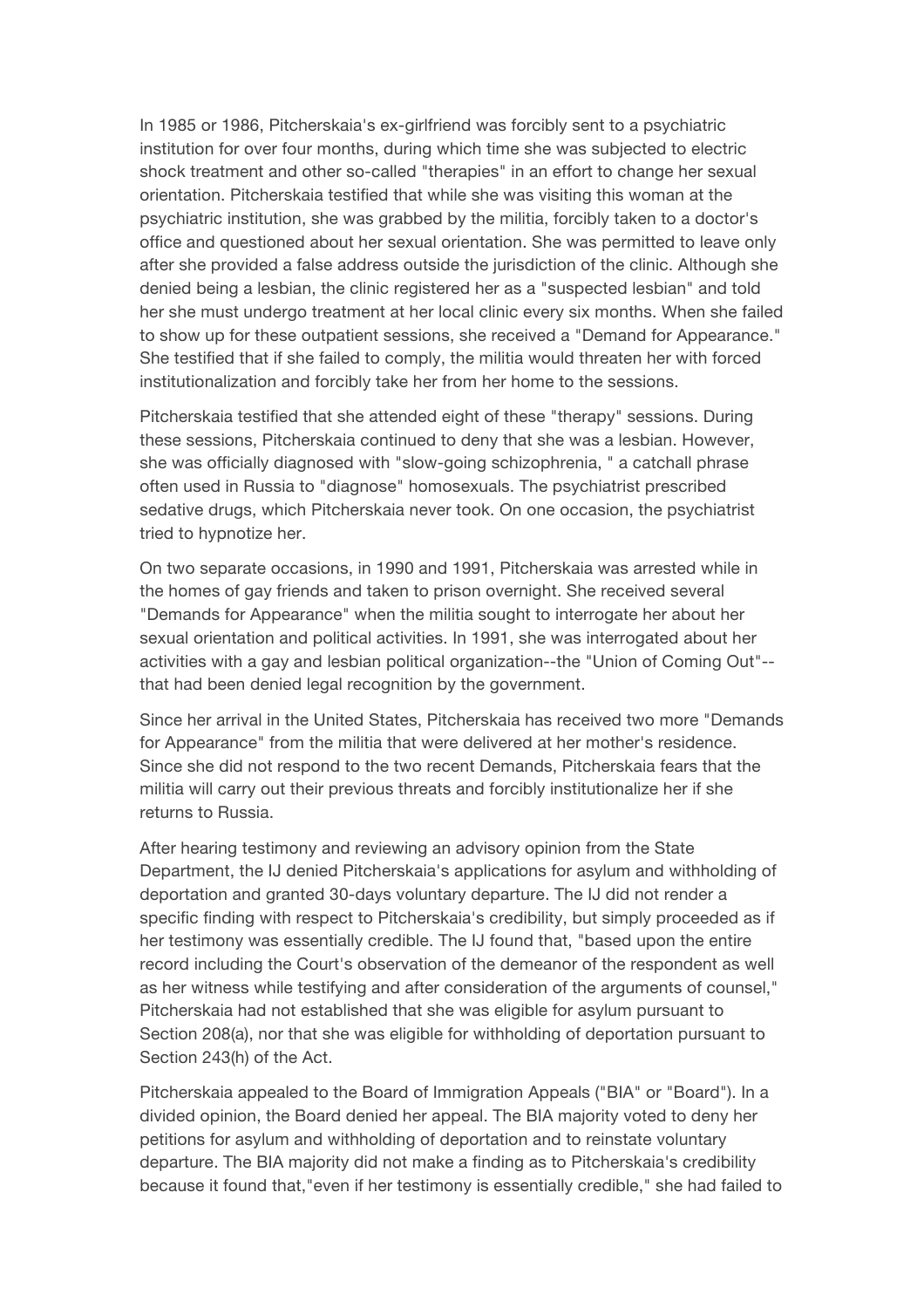meet her burden in establishing eligibility for relief under either Section 208(a) or 243(h) of the Act. The BIA majority concluded that Pitcherskaia had not been persecuted because, although she had been subjected to involuntary psychiatric treatments, the militia and psychiatric institutions intended to "cure" her, not to punish her, and thus their actions did not constitute "persecution" within the meaning of the Act. The BIA majority also concluded that recent political and social changes in the former Soviet Union make it unlikely that she would be "subject to psychiatric treatment with persecutory intent upon [her] return to the present-day Russia." The BIA majority denied withholding of deportation and granted voluntary departure under section 244(e) of the Act. 8 U.S.C.S 1254(e).

In dissent, Chairman Schmidt concluded that Pitcherskaia had established a wellfounded fear of persecution on account of her membership in a particular social group. He rejected both the BIA majority's legal holding that an alien must prove that her persecutor had an "intent to punish" as well as its factual finding that the situation had improved markedly for gays and lesbians in Russia. Thus, he would have granted the petition for asylum. He concurred, however, in the BIA majority's decisions to deny withholding of deportation and to grant voluntary departure.

Because both the IJ and the BIA assumed, for purposes of their decisions, that Pitcherskaia's testimony was credible, we will also, for purposes of this appeal, assume that the testimony was credible.

II.

# A. Statutory Scheme

[1] The Attorney General may grant asylum to an alien present in the United States who is a "refugee. " 8 U.S.C. S 1158(a). A "refugee" is an alien who is unable or unwilling to return to her or his country of origin "because of persecution or wellfounded fear of persecution on account of race, religion, nationality, membership in a particular social group, or political opinion." 8 U.S.C. S 1101(a)(42)(A).5 Either past persecution or a well-founded fear of future persecution provide eligibility for a discretionary grant of asylum. LopezGalarza v. INS, 99 F.3d 954, 958 (9th Cir. 1996).

[2] To establish a well-founded fear of persecution requires "subjectively genuine" and "objectively reasonable" fear of persecution "on account of" political opinion or membership in a particular social group. "The subjective component requires that the applicant have a genuine concern that he will be persecuted," Aguilera-Cota v. INS, 914 F.2d 1375, 1378 (9th Cir. 1990), and may be satisfied by the applicant's testimony that she genuinely fears persecution. Acewicz v. INS, 984 F.2d 1056, 1061 (9th Cir. 1993). The objective component requires that the alien establish a reasonable fear of persecution by credible, direct, and specific evidence. LopezGarlaza, 99 F.3d at 958-59. An alien is not, however, required to present proof that persecution is more likely than not. INS v. Cardoza-Fonseca, 480 U.S. 421, 431 (1987). "One can certainly have a well-founded fear of an event happening when there is less than a 50% chance of the occurrence taking place." Id.

[3] An alien who establishes past persecution is presumed to have a well-founded fear of persecution. 8 C.F.R. S 208.13(b)(1)(i). However, this presumption may be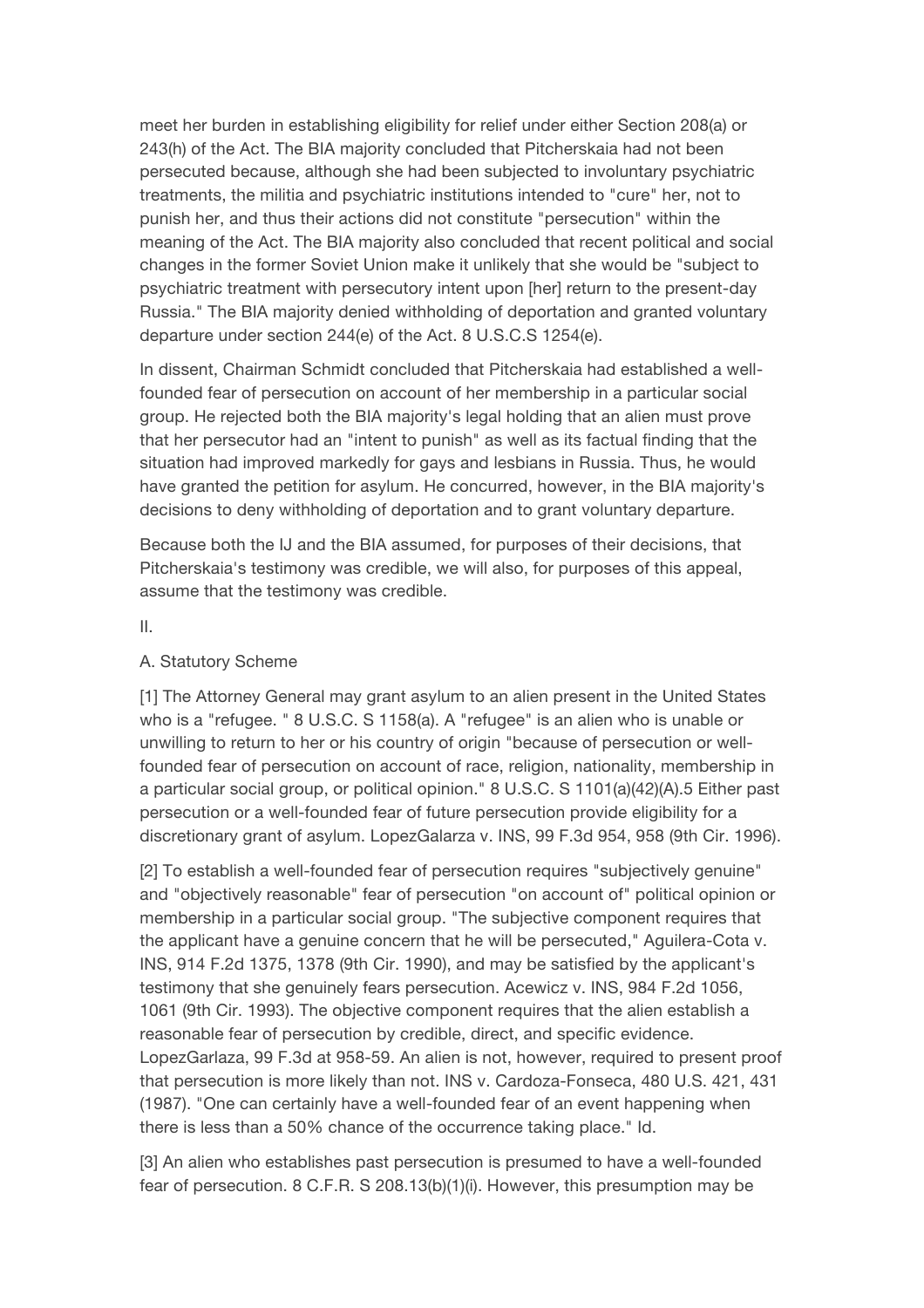rebutted where the conditions in the country have significantly changed. Id.; Prasad v. INS, 101 F.3d 614, 617 (9th Cir. 1996). The INS bears the burden to rebut this presumption by a preponderance of the evidence. Singh v. INS, 94 F.3d 1353, 1361 (9th Cir. 1996). Eligibility for asylum also may be established on the basis of past persecution alone. Lopez-Garlaza, 99 F.3d at 959.

Pitcherskaia claims, inter alia, that the BIA applied an erroneous legal standard by insisting that intent to punish is a necessary element of "persecution." The meaning of "persecution" under section 101(a)(42)(A) of the Act, 8 U.S.C. S 1101(a)(42)(A), is a legal question reviewed de novo. See Fisher v. INS, 79 F.3d 955, 961 (9th Cir. 1996) (en banc) (reviewing de novo the Board's legal interpretations of the Immigration and Nationality Act). However, the BIA's interpretations are generally entitled to deference. Id. (citing Chevron U.S.A. v. Natural Resources Defense Council, 467 U.S. 837 (1984)). Because the Act does not define "persecution," we defer to the Board's interpretation unless it is "arbitrary, capricious, or manifestly contrary to the statute." Id. (quoting Romero v. INS, 39 F.3d 977, 990 (9th Cir. 1994)). The Board is also bound by our prior decisions interpreting the Act. Id.

## B. The Definition of Persecution is Objective

[4] The majority of the Board required that Pitcherskaia prove that the Russian authorities intended to harm or punish her. While acknowledging that forced institutionalization, electroshock treatments, and drug injections could constitute persecution, see e.g., Sagermark v. INS, 767 F.2d 645, 650 (9th Cir. 1985) (suggesting that involuntary and unjust confinement to a mental institution may constitute persecution), the BIA majority concluded that because here the "[i]nvoluntary treatment and confinement[were] intended to treat or cure the supposed illness, not to punish, " Pitcherskaia had not been persecuted nor did she have a well-founded fear of persecution. For the following reasons we conclude that in requiring Pitcherskaia to prove intent to harm or punish as an element of persecution, the BIA majority erred. 6

[5] Although many asylum cases "involve [] actors who had a subjective intent to punish their victims . . . this subjective `punitive' or `malignant' intent is not required for harm to constitute persecution." In re Fauziya Kasinga, Int. Dec. 3278 at 12 (BIA June 13, 1996) (en banc) (designated as precedent by the BIA).7 Neither the Supreme Court nor this court has construed the Act as imposing a requirement that the alien prove that her persecutor was motivated by a desire to punish or inflict harm.

[6] We have defined "persecution " as "the infliction of suffering or harm upon those who differ . . . in a way regarded as offensive." Sangha v. INS, 103 F.3d 1482, 1487 (9th Cir. 1997) (citing Sagermark, 767 F.2d at 649). This definition of persecution is objective, in that it turns not on the subjective intent of the persecutor but rather on what a reasonable person would deem "offensive." That the persecutor inflicts the suffering or harm in an attempt to elicit information, as in Nasseri v. Moschorak, 34 F.3d 723, 724-25 (9th Cir. 1994), for his own sadistic pleasure, as in Lopez-Garlaza, supra, to "cure" his victim, or to "save his soul"8 is irrelevant. Persecution by any other name remains persecution.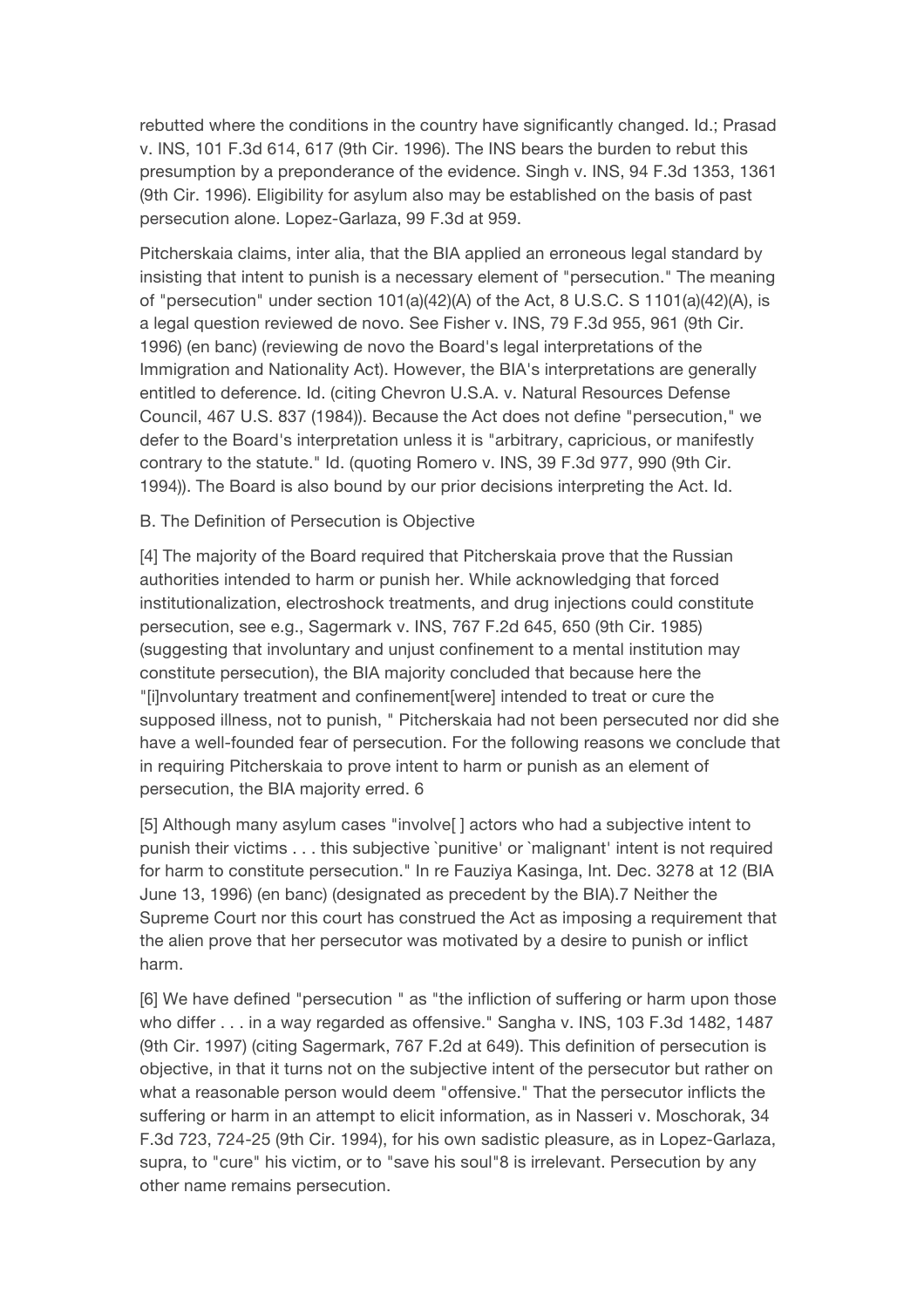[7] Motive of the alleged persecutor is a relevant and proper consideration only insofar as the alien must establish that the persecution is inflicted on him or her "on account of" a characteristic or perceived characteristic of the alien. See Elias-Zacharias, 502 U.S. at 481. The BIA majority misconstrues this motive requirement. Elias-Zacharias does not require an alien to provide evidence that his persecutor's motive was to inflict harm and suffering in an effort to punish. It is the characteristic of the victim (membership in a group, religious or political belief, racial characteristic, etc.), not that of the persecutor, which is the relevant factor. Id. at 482 (the ordinary meaning of persecution on account of political opinion "is persecution on account of the victim's political opinion, not the persecutor's").

The BIA majority erroneously relies on Canas-Segovia v. INS, 970 F.2d 599 (9th Cir. 1992), as requiring an intent to punish. That case involved an alien who claimed that his religion prohibited military service and that he was persecuted because he refused military service. We held that in order to establish eligibility for asylum, the alien must show that he was persecuted on account of his religion, not simply because he refused to serve in the military. Canas-Segovia, 970 F.2d at 601 (applying the Elias-Zacharias motive requirement). The Board has defined "persecution" as "the infliction of harm or suffering by a government, or persons a government is unwilling or unable to control, to overcome a characteristic of the victim." Kasinga, at 12. This" `seeking to overcome' formulation has its antecedents in concepts of persecution that predate the Refugee Act of 1980." Id. The BIA majority, however invokes two prior BIA rulings, Matter of Mogharrabi, 19 I&N Dec. 439, 446 (BIA 1987) and Matter of Acosta, 19 I&N Dec. 211, 226 (BIA 1985), both of which speak in terms of an "intent to punish." To establish a well-founded fear of persecution, these cases require that an applicant for asylum establish that: "(1) the alien possesses a belief or characteristic a persecutor seeks to overcome in others by means of punishment of some sort; (2) the persecutor is already aware, or could . . . become aware, that the alien possesses this belief or characteristic; (3) the persecutor has the capability of punishing the alien; and 4) the persecutor has the inclination to punish the alien." Mogharrabi, 19 I&N Dec. at 446 (quoting Acosta, 19 I&N Dec. at 226) (emphasis added). This test confuses punishment and persecution . The two concepts are not coterminous.

[8] Although we have held that unreasonably severe punishment can constitute "persecution," see Rodriguez-Roman v. INS, 98 F.3d 416, 430 (9th Cir. 1996), "punishment" is neither a mandatory nor a sufficient aspect of persecution. See e.g., Fisher, 79 F.3d at 963 (punishment for violation of enforcement of offensive regulations does not constitute persecution within the meaning of the INA). Webster defines to punish as "(1) To afflict with pain, loss, or suffering for a crime or fault; to chasten. (2) To inflict a penalty for (an offense) upon the offender." Webster's New Collegiate Dictionary 685 (Second Edition 1956). To persecute, in contrast, is defined as "(1) To pursue in a manner to injure; . . . to cause to suffer because of belief, esp. religious belief. (2) To afflict, harass, or annoy . . . ." Id. at 628. Hence, punishment implies that the perpetrator believes the victim has committed a crime or some wrong; whereas persecution simply requires that the perpetrator cause the victim suffering or harm. To the extent that Acosta and Mogharrabi require an alien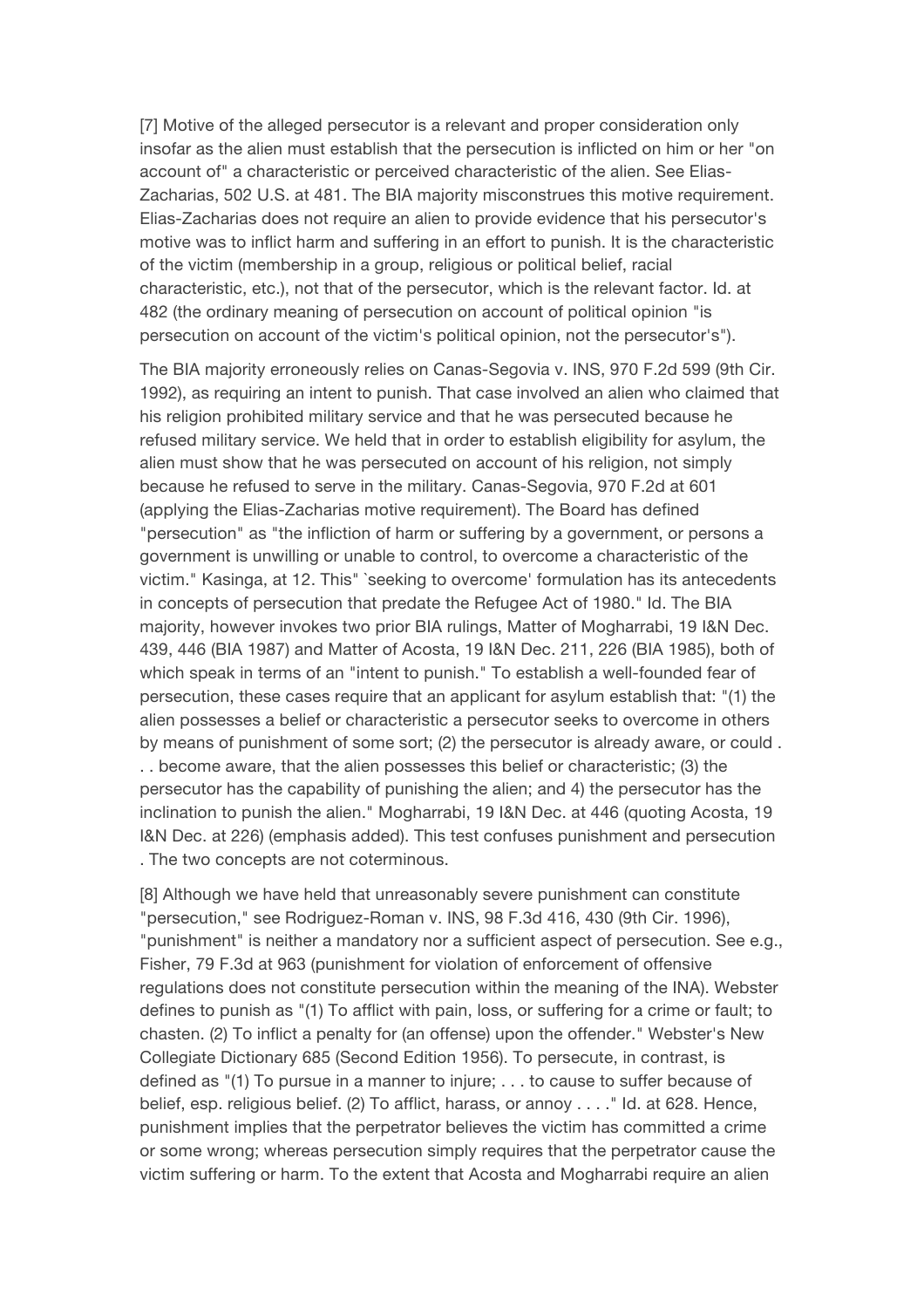to prove the persecutor harbored a subjective intent to punish, we reject their holdings.9

The current requirement that an alien have been persecuted or have a well-founded fear of persecution was part of the Refugee Act of 1980, Pub. L. No. 96-212, 94 Stat. 197, amending the INA. Congress passed the Refugee Act to conform the INA to the 1967 Protocol Relating to the Status of Refugees ("Protocol"). 19 U.S.T. 6223, T.I.A.S. No. 6577, 606 U.N.T.S. 268 (Jan. 31, 1967).10 Because Congress intended the definition of "refugee" to conform to the Protocol, we often refer to the Handbook on Procedures and Criteria for Determining Refugee Status Under the 1951 Convention and the 1967 Protocol Relating to the Status of Refugees ("Handbook") (interpreting the Protocol) when construing the Act. See e.g., Rodriguez-Roman, 98 F.3d at 425 ("Both the Supreme Court and this court have looked to the Handbook in determining refugee status, and consider it to be authoritative on the subject.") The definition of "persecution" in the Handbook does not include a subjective intent to punish or harm. Indeed, it acknowledges that "[o]ften the applicant himself may not be aware of the reasons for the persecution feared." Handbook, p. 17,P 66.

[9] The fact that a persecutor believes the harm he is inflicting is "good for" his victim does not make it any less painful to the victim, or, indeed, remove the conduct from the statutory definition of persecution. The BIA majority's requirement that an alien prove that her persecutor's subjective intent was punitive is unwarranted. Human rights laws cannot be sidestepped by simply couching actions that torture mentally or physically in benevolent terms such as "curing " or "treating" the victims.

## **CONCLUSION**

In light of our holding that the definition of persecution applied by the BIA majority is erroneous, we do not reach Pitcherskaia's other claims; whether she established the requisite subjective and objective components for her asylum claim should be determined on remand. We express no view on whether the evidence established a valid claim of asylum when the appropriate definition of persecution is applied. We grant the petition for review and reverse the BIA's order denying asylum and withholding of deportation. We remand to the BIA for reconsideration consistent with this opinion.

PETITION FOR REVIEW GRANTED. REVERSED and REMANDED. the end

\_\_\_\_\_\_\_\_\_\_\_\_\_\_\_\_\_\_\_\_\_\_\_\_\_\_\_\_\_\_\_\_\_\_\_\_\_\_\_\_\_\_\_\_\_\_\_\_\_\_\_\_\_\_\_\_\_\_\_\_\_\_\_

## FOOTNOTES

1 Pitcherskaia alleges that she did not include a claim for persecution on account of her lesbianism and her political activism for lesbian and gay rights in her original application because she did not know that it was a possible ground for an asylum claim. 2 "Hooliganism" is a criminal charge used in Russia to arrest and detain persons for a variety of reasons, particularly political reasons. Persons arrested on this charge can be detained without trial for 10-15 days. 3 Pitcherskaia admitted